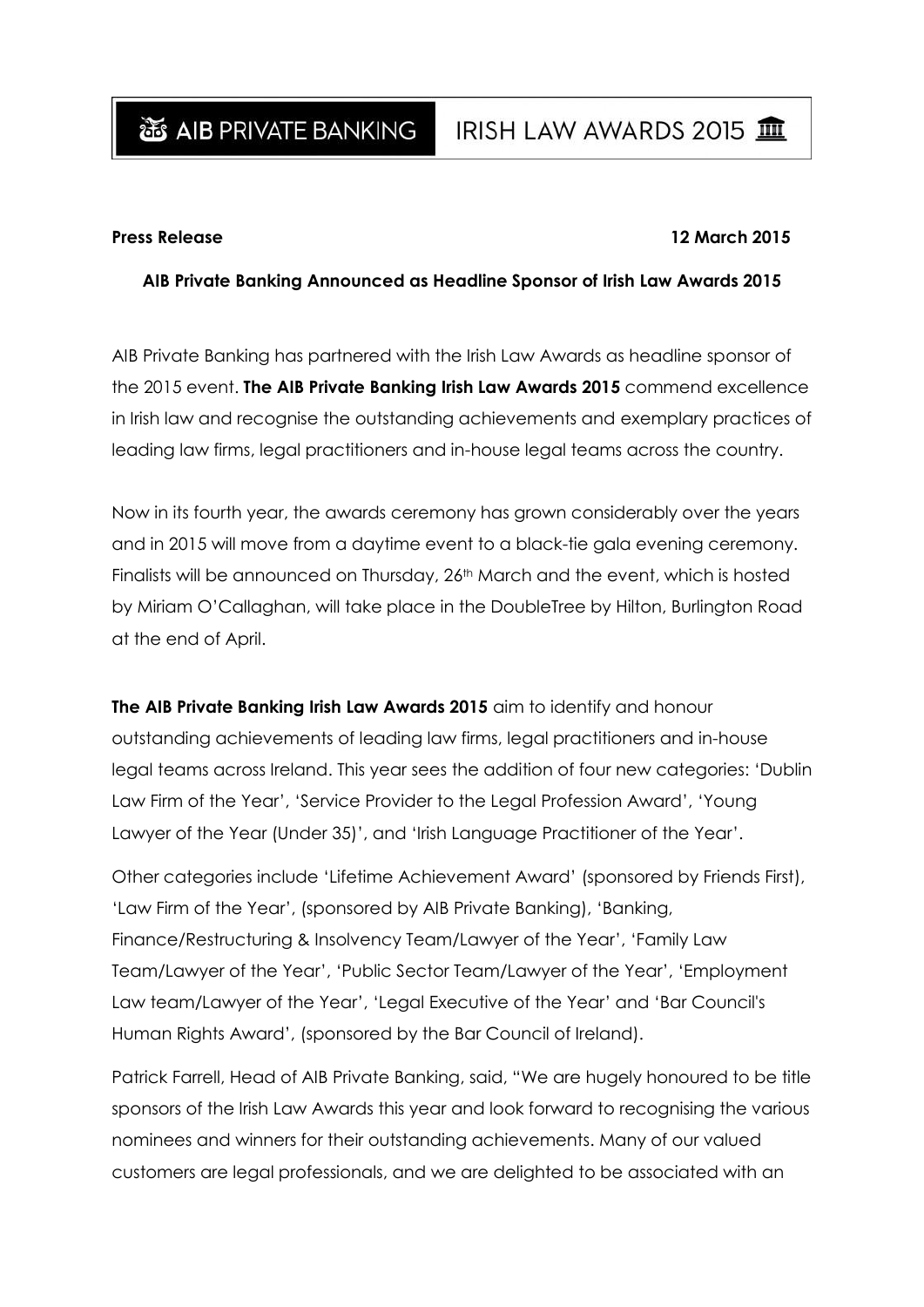event that recognises excellence in this field. Our goal at AIB Private Banking is simply to support our time-poor customers in the management of their complex financial affairs. That way they can devote more of their time and energy to what they excel at in their professional and personal lives."

Tracey Carney, Event Director Irish Law Awards said, 'AIB Private Banking is the perfect fit for our awards and we're delighted to be partnering with them on this year's event. The AIB Private Banking Irish Law Awards 2015 are designed to recognise excellence in the legal profession in Ireland, commending the achievements of lawyers, while also recognising those who have dedicated their lives to serving in the legal profession. Similar events have been hosted across Europe for many years, and this prestigious ceremony allows Irish legal professionals to be recognised alongside their international peers'.

The judging panel for the **AIB Private Banking Irish Law Awards** is chaired by Dr. Eamonn G.Hall and the awards judging panel review each submission in the context of the criteria for each category. The charity partners for the awards are the Solicitors' Benevolent Association**,** The Barristers' Benevolent Society and the Peter McVerry Trust. For more information on the AIB Private Banking Irish Law Awards 2015, please contact Michelle Morrisroe on (01) 432 2226, or email michelle.morrisroe@ashvillemediagroup.com

-ENDS-

# **Notes to Editor:**

# **Full List of Categories and Sponsors for the AIB Private Banking Irish Law Awards 2015**

[Lifetime Achievement Award -](http://www.irishlawawards.ie/categories/) **Sponsored by Friends First** Law Firm of the Year - **[Sponsored by AIB Private Banking](http://www.irishlawawards.ie/categories/)** [Dublin Law Firm of the Year](http://www.irishlawawards.ie/categories/) \*NEW\* - **Sponsored by Lincoln Recruitment** [Leinster Provincial Law Firm of the Year over 5 Solicitors -](http://www.irishlawawards.ie/categories/)**Sponsored by Advanced Legal** [Leinster Provincial Law Firm of the Year under 5 Solicitors](http://www.irishlawawards.ie/categories/) [Munster Provincial Law Firm of the Year with over five Solicitors](http://www.irishlawawards.ie/categories/) [Munster Provincial Law Firm of the Year with under five Solicitors](http://www.irishlawawards.ie/categories/) [Connacht Provincial Law Firm of the Year](http://www.irishlawawards.ie/categories/) [Ulster Provincial Law Firm of the Year](http://www.irishlawawards.ie/categories/)